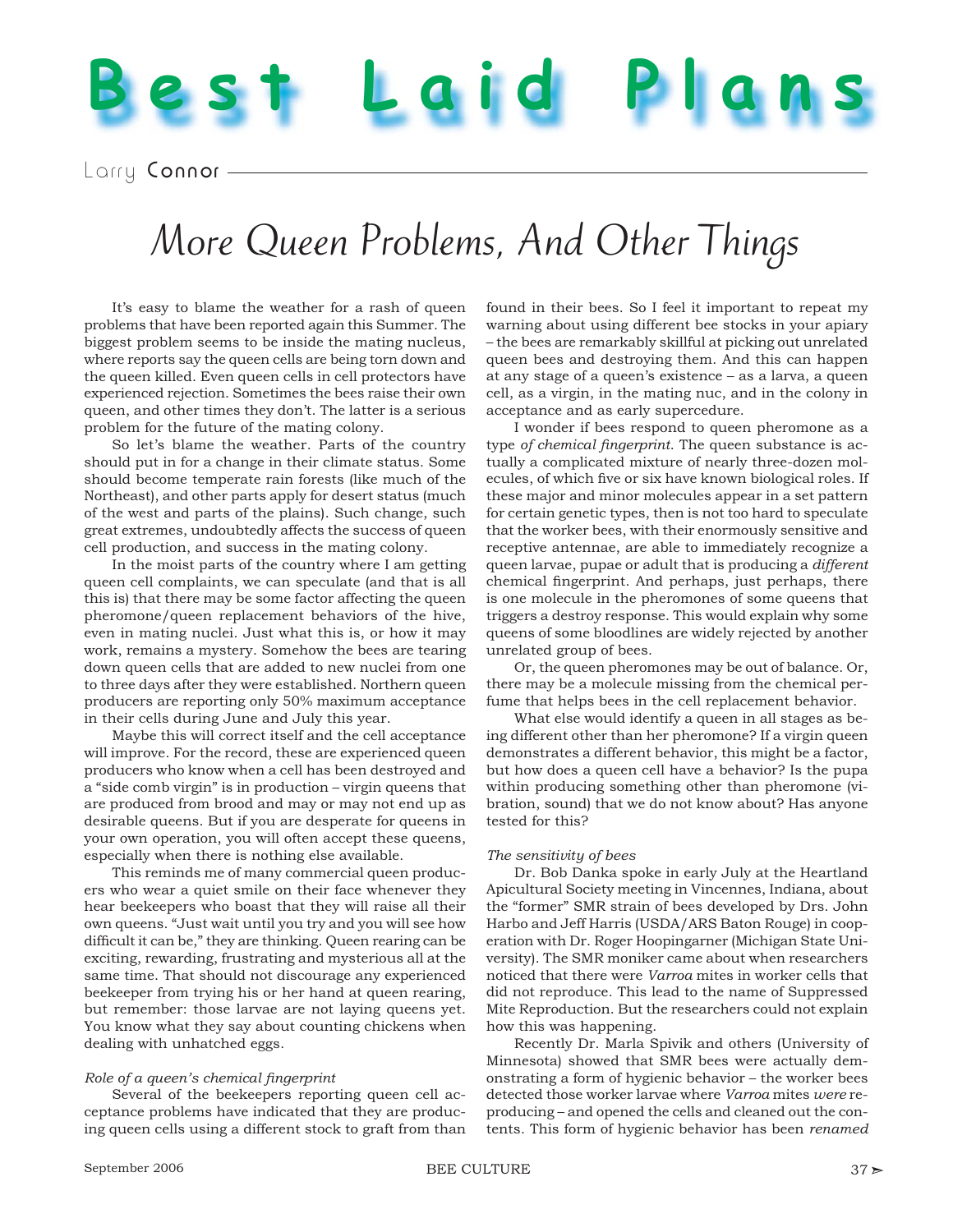*Varroa* Sensitive Hygienic (VSH, not to be confused with the cassette tape you put into your old *VHS* player).

Now we have a tricky situation. If we give an established VSH colony of bees a frame of emerging brood loaded with *Varroa* mites in the worker brood cells, and return in a few days, we might expect to see a nice brood pattern. But because we have a hygienic VSH queen and bees, instead we see a very spotty pattern where many cells have been emptied and the queen may have returned to lay again. Ordinarily this would condemn a queen to replacement. With the VSH bees everyone is doing their job, and we want the queen and the bees to continue this hygienic housekeeping. The adult *Varroa* mite population continues to infect the worker brood, but the VSH bees are killing the worker pupae and their co-habitating mites when they open the cells and clean out the contents. This does not help the brood buildup of the colony, of course, at least not in the short period (but then neither does a mite infestation). But in a few brood cycles the VSH bees should have eliminated a large percentage of the *Varroa* mites and the brood pattern should appear more normal.

Such a hygienic approach to mite population management is what we need in this industry, from the hobby beekeeper to the largest commercial operators. Yet both Drs. Harbo and Hoopingarner are retired, leaving a smaller group of scientists to carry out the follow-up on this research. I certainly hope all the scientists working on SMR/VSH stocks of bees get more than enough funding and industry support to keep this line of investigation growing and expanding.



*photo by Jim Connor*

#### *Two thoughts*

Many beekeepers who produce queens should be looking at SMR/VSH hygienic bees as potential grafting stock and/or as part of their drone supply. These genetic tools may fit into an overall mite integrated pest management scheme.

Second, this may explain what we were discussing at the top of this article – the rejection of queen cells by bees this Summer. If beekeepers are using grafting mothers containing some very different genetic materials not found within their own operation, then queen cell rejection may be just one of many difficulties they will experience. [Note: queen cells do not contain *Varroa* because of their short developmental time]. I would predict that they will have difficulty introducing these bees into colonies, and may experience a higher rate of supercedure when and if the cells are accepted. My suggestion, then, is to try introducing cells and queens into smaller groups of bees, or trying bees of different genetic backgrounds, or both. Eventually they will have bees with the desired genetic information in their own operation and this problem will abate.

#### *Such sensitivity!*

Back up a minute. These VSH-endowed workers are able to tell that a worker bee has *Varroa* mites feeding on it inside a sealed cell, and they respond to this by cleaning out the cell contents, destroying both pupa and parasitic mites. In the beehive the workers only have contact with the wax capping they placed over the larva just before pupation. Inside the cell the larva spins a silk cocoon (like a moth, but thinner), and goes into a "quiet on the outside, busy on the inside" pupal stage.

Do you find this as remarkable as I do? It amazes me that worker bees can touch their antennae to the top of the capping of a cell and "read" what is going on inside. Or maybe the *Varroa* mites are creating feeding vibrations that set off the workers. Then does this stimulus result in cell cleaning behavior?

Is something missing? Is the absence of a key chemical initiating the behavior? Or is something present that should not be there (some odor or vibration) that triggers

> this response. There is no doubt this work must continue.

I have put many miles on the car again this Summer. My selfimposed wanderlust to see the country has taken me nearly coast to coast this year, and I have at least one more huge drive planned for Ohio, Kentucky, Missouri and Texas. Not knowing how high gasoline prices are going (but I was amazed at the corn alcohol plant I passed in Nebraska – one of many in pro-

duction and under construction) I continue to drive as I am able. I have long felt that this country would be so much stronger if it had complete energy Independence from all other countries.

The travel takes me to remarkable places. My brother Jim took the photo of me posed with an ancient tree growing into a huge boulder in the mountains of Idaho. This tree answers the question: How does a tree split a huge rock? With a tiny seed, a bit of soil and moisture, and an enormous amount of time.

And I travel to see the country before it changes even more. I fail to see Wal-Mart box stores as progress at the expense of small communities. The sprawl is scary in parts of the country, as farmland becomes residential. As a society I feel we should stop this suburbanization of the countryside and start building local communities again. It is nice to drive into bustling towns in Vermont and not see the sprawl I observe of other states. But this takes energy and alas Vermont is growing too, and it has box stores of its own. Yet in my western most reach of my trip